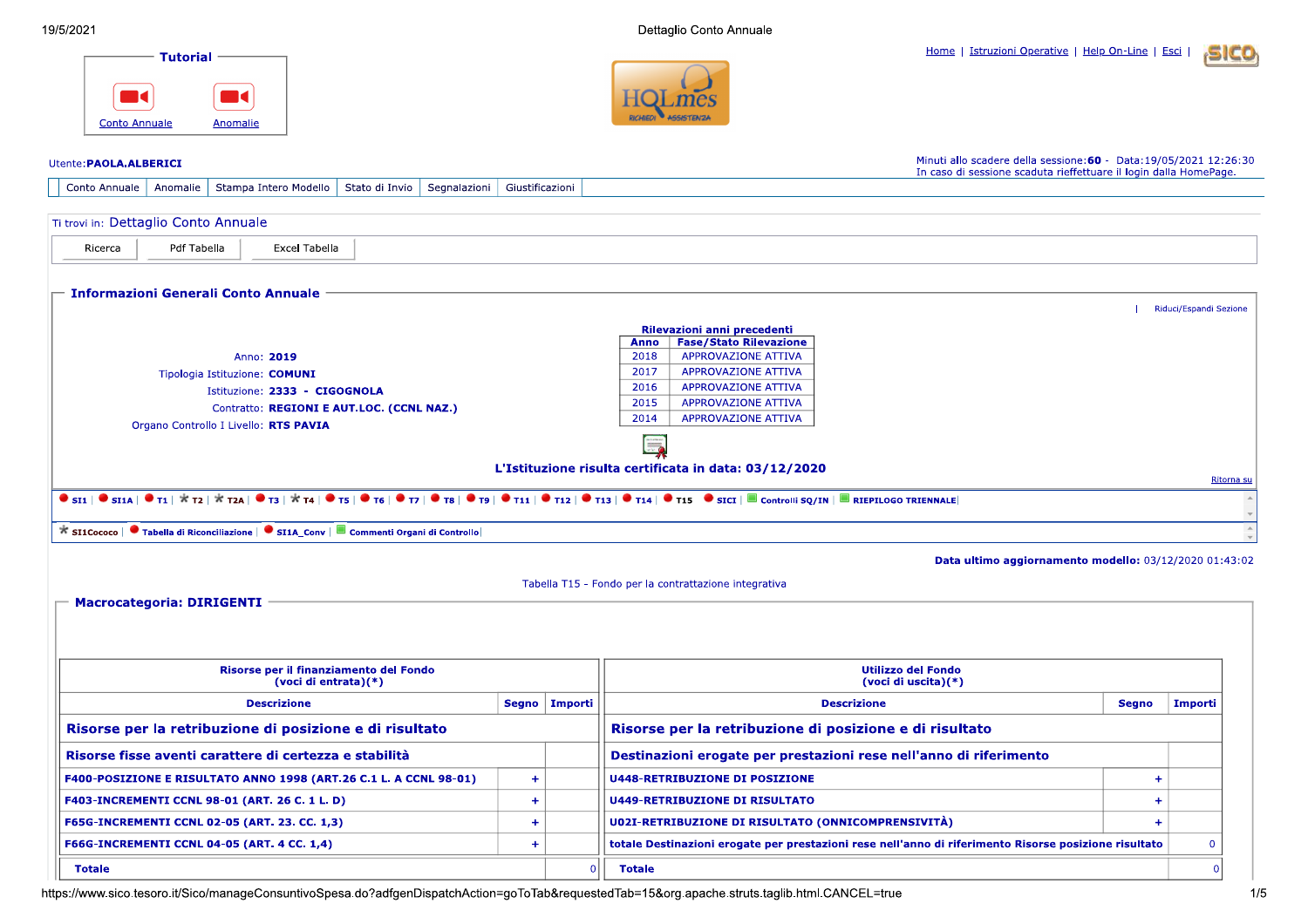| Risorse per il finanziamento del Fondo<br>(voci di entrata)(*)                                                                                  |                      |                         | <b>Utilizzo del Fondo</b><br>(voci di uscita)(*) |                                    |              |
|-------------------------------------------------------------------------------------------------------------------------------------------------|----------------------|-------------------------|--------------------------------------------------|------------------------------------|--------------|
| <b>Descrizione</b>                                                                                                                              | Segno   Importi      |                         | <b>Descrizione</b>                               | Segno                              | Importi      |
| F940-INCREMENTI CCNL 06-09 (ART. 16 CC. 1,4)                                                                                                    | $\ddot{}$            |                         |                                                  | totale Risorse posizione risultato | $\mathbf{0}$ |
| <b>F67G-INCREMENTI CCNL 08-09 (ART. 5 CC. 1,4)</b>                                                                                              | $\ddot{}$            |                         | <b>Totale</b>                                    |                                    | $\Omega$     |
| <b>F405-PROCESSI DI DECENTRAMENTO (ART. 26 C. 1 L. F CCNL 98-01)</b>                                                                            | $+$                  |                         |                                                  |                                    |              |
| F406-RIA E MAT. EC. PERS. CESS. (ART. 26 C. 1 L. G CCNL 98-01)                                                                                  | $\ddot{}$            |                         |                                                  |                                    |              |
| <b>F942-INCR DOT ORG/RIORG STAB SERV (ART26 C3 - P.FISSA CCNL 98-01)</b>                                                                        | $+$                  |                         |                                                  |                                    |              |
| <b>F411-RID. STABILE ORG. DIRIG. (ART. 26 C. 5 CCNL 98-01)</b>                                                                                  | $+$                  |                         |                                                  |                                    |              |
| F10K-ART 1 C 800 L 205/2017 - ARMONIZZ PERS PROVINCE TRANSITATO                                                                                 | $+$                  |                         |                                                  |                                    |              |
| F998-ALTRE RISORSE FISSE CON CARATTERE DI CERTEZZA E STABILITÀ                                                                                  | $+$                  |                         |                                                  |                                    |              |
| totale Risorse fisse aventi carattere di certezza e stabilità Risorse posizione risultato                                                       |                      | $\overline{0}$          |                                                  |                                    |              |
| <b>Risorse variabili</b>                                                                                                                        |                      |                         |                                                  |                                    |              |
| F50H-ART 43 L 449/1997 - ENTR. CONTO TERZI O UTENZA O SPONSOR.                                                                                  | $+$                  |                         |                                                  |                                    |              |
| F51H-ART 43 L 449/1997 - RISPARMI DI GESTIONE                                                                                                   | $+$                  |                         |                                                  |                                    |              |
| <b>F408-INTEGRAZIONE 1,2% (ART. 26 C. 2 CCNL 98-01)</b>                                                                                         | $+$                  |                         |                                                  |                                    |              |
| F943-RIORGANIZZ. (ART. 26 C. 3 - PARTE VARIAB. CCNL 98-01)                                                                                      | ٠                    |                         |                                                  |                                    |              |
| F10M-ART 9 C 3 L 114/14 - COMP AVVOCATI CARICO CONTROPARTI                                                                                      | $+$                  |                         |                                                  |                                    |              |
| F10N-ART 9 C 6 L 114/14 - COMP AVVOCATI SPESE COMPENSATE                                                                                        | $+$                  |                         |                                                  |                                    |              |
| F10L-ART 1 C 1091 L 145/2018 - REC. EV. IMU E TARI                                                                                              | $\ddot{\phantom{1}}$ |                         |                                                  |                                    |              |
| <b>F404-SPEC. DISP. DI LEGGE (ART. 20 C. 2 CCNL 06-09)</b>                                                                                      | $+$                  |                         |                                                  |                                    |              |
| F68G-INCARICHI DA SOGGETTI TERZI (ART. 20, CC. 3-5 CCNL 06-09)                                                                                  | $\ddot{\phantom{1}}$ |                         |                                                  |                                    |              |
| F96H-ART 16 CC 4-5-6 DL 98/11 - RISP. PIANI RAZIONALIZZAZIONE                                                                                   | $\ddot{}$            |                         |                                                  |                                    |              |
| F01L-ART 23 CC 4, 6 DLGS 75/2017 - RIS. SPERIMENTAZIONE                                                                                         | $+$                  |                         |                                                  |                                    |              |
| <b>F995-ALTRE RISORSE VARIABILI</b>                                                                                                             | $\ddot{}$            |                         |                                                  |                                    |              |
| <b>F999-SOMME NON UTILIZZATE FONDO ANNO PRECEDENTE</b>                                                                                          | $\ddot{}$            |                         |                                                  |                                    |              |
| totale Risorse variabili Risorse posizione risultato                                                                                            |                      | $\overline{0}$          |                                                  |                                    |              |
| <b>Decurtazioni</b>                                                                                                                             |                      |                         |                                                  |                                    |              |
| F934-DECURTAZIONE FONDO 3.356,97 EURO (ART.1 C.3 L. E CCNL 00-01)                                                                               |                      |                         |                                                  |                                    |              |
| F27I-ART 1 C 456 L 147/2013 - DECURTAZIONE PERMANENTE                                                                                           |                      |                         |                                                  |                                    |              |
| F00P-ART 23 C 2 DLGS 75/2017 - DEC. FONDO RISPETTO LIMITE 2016                                                                                  |                      |                         |                                                  |                                    |              |
| F01S-ART 40 C 3-Q DLGS 165/2001 - DEC. ANNO PER PIANI DI RECUP.                                                                                 |                      |                         |                                                  |                                    |              |
| F01T-ART 4 DL 16/2014 - DEC. ANNO PER PIANI DI RECUP.                                                                                           |                      |                         |                                                  |                                    |              |
| <b>FO1P-ALTRE DECURTAZIONI</b>                                                                                                                  |                      |                         |                                                  |                                    |              |
| totale Decurtazioni Risorse posizione risultato                                                                                                 |                      | $\overline{0}$          |                                                  |                                    |              |
| totale Risorse posizione risultato                                                                                                              |                      | $\overline{\mathbf{0}}$ |                                                  |                                    |              |
| <b>Totale</b>                                                                                                                                   |                      |                         |                                                  |                                    |              |
|                                                                                                                                                 |                      |                         |                                                  |                                    |              |
| https://www.sico.tesoro.it/Sico/manageConsuntivoSpesa.do?adfgenDispatchAction=goToTab&requestedTab=15&org.apache.struts.taglib.html.CANCEL=true |                      |                         |                                                  |                                    | Ritorna su   |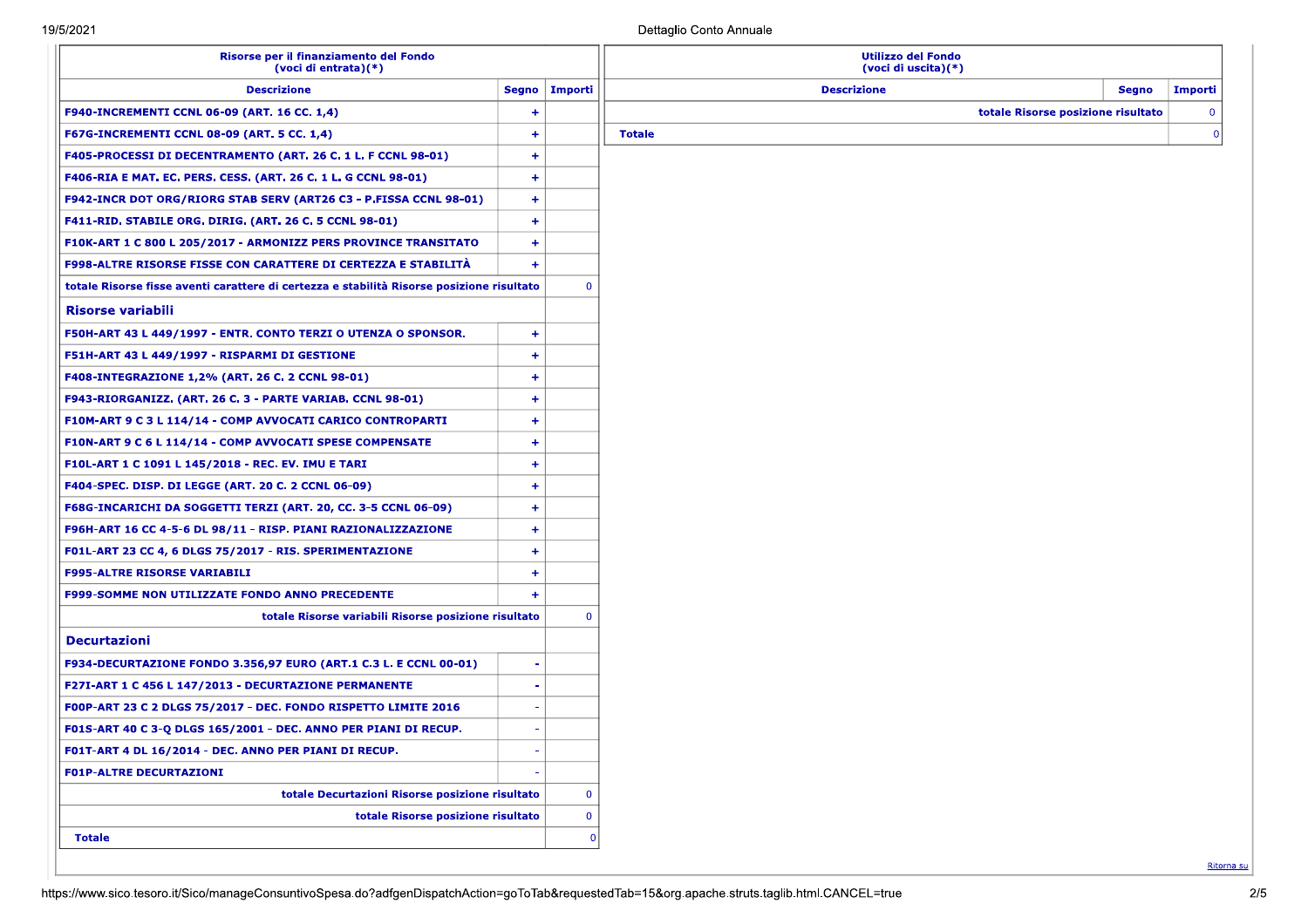| Risorse per il finanziamento del Fondo<br>(voci di entrata) $(*)$                      |           |                 | <b>Utilizzo del Fondo</b><br>(voci di uscita)(*)                                                   |                 |  |
|----------------------------------------------------------------------------------------|-----------|-----------------|----------------------------------------------------------------------------------------------------|-----------------|--|
| <b>Descrizione</b>                                                                     |           | Segno   Importi | <b>Descrizione</b>                                                                                 | Segno   Importi |  |
| <b>Fondo risorse decentrate</b>                                                        |           |                 | <b>Fondo risorse decentrate</b>                                                                    |                 |  |
| Risorse fisse aventi carattere di certezza e stabilità                                 |           |                 | Destinazioni erogate per prestazioni rese nell'anno di riferimento                                 |                 |  |
| F00B-ART 67 C 1 CCNL 16-18 - UNICO IMPORTO CONSOLIDATO 2017                            |           | 13.995          | <b>U00C-ART 68 C 1 CCNL 16-18 - DIFFERENZIALI PROGR. EC. STORICHE</b><br>$\ddot{}$                 | 9.978           |  |
| F10Y-ART 67 C 1 L A CCNL 16-18 - INCREM 83,20 EURO DAL 31.12.2018                      | $\ddot{}$ | 503             | <b>U00D-ART 68 C 1 CCNL 16-18 - IND. COMPARTO QUOTA CARICO FONDO</b><br>$\pm$                      | 3.544           |  |
| FOOZ-ART 67 C 2 L B CCNL 16-18 - RIDET. PER INCREM. STIP. CCNL                         | $+$       | 729             | U00E-ART 68 C 1 CCNL 16-18 - INCREM. IND. PERS. ASILI NIDO<br>$+$                                  |                 |  |
| F00C-ART 67 C 2 L C CCNL 16-18 - RIA E ASS. AD PERS. CESSATO                           |           | 2.682           | U00F-ART 68 C 1 CCNL 16-18 - IND. PERS. EX VIII QUALIFICA FUNZ.<br>$\overline{1}$                  |                 |  |
| F70A-ART 2 C 3 DLGS 165/2001 - RISP. TRATT. EC. PRE-CCNL 94-97                         | ٠         |                 | <b>U00G-ART 68 C 2 L A CCNL 16-18 - PERFORMANCE ORGANIZZATIVA</b><br>$\pm$                         |                 |  |
| FOOD-ART 67 C 2 L E CCNL 16-18-INCREM. PERS. TRASF. DISP. LEGGE                        | $+$       |                 | $+$<br><b>U00H-ART 68 C 2 L B CCNL 16-18 - PERFORMANCE INDIVIDUALE</b>                             | 1.107           |  |
| FOOE-ART 67 C 2 L E CCNL 16-18 - INCREM. ALTRO PERS. TRASF.                            | ٠         |                 | <b>U00J-ART 68 C 2 L C CCNL 16-18 - IND. COND. LAV. EX ART.70-BIS</b><br>$\pm$                     |                 |  |
| <b>F00J-ART 67 C 2 L F CCNL 16-18 - RID. STAB. ORG. DIR. REGIONI</b>                   | $\ddot{}$ |                 | <b>U00K-ART 68 C 2 L D CCNL 16-18 - TURNO - REPER. - LAV. FEST.</b><br>$+$                         |                 |  |
| FOOK-ART 67 C 2 L G CCNL 16-18 - INCREM. RIDUZ. STAB. STRAORD.                         | $+$       |                 | <b>U00L-ART 68 C 2 L E CCNL 16-18 - SPECIFICHE RESPONSABILITA</b><br>$\ddot{}$                     | 8.000           |  |
| F00M-ART 67 C 2 L H CCNL 16-18 - INCREM. DOT ORG E RELAT COPERT                        | ÷         |                 | U22I-ART 113 DLGS 50/2016 - INCENTIVI FUNZIONI TECNICHE                                            | 2.359           |  |
| F10K-ART 1 C 800 L 205/2017 - ARMONIZZ PERS PROVINCE TRANSITATO                        | $+$       |                 | U23I-ART 92 CC 5-6 DLGS 163/2006 - INCENTIVI PROG.NE AD ES.TO<br>$\ddot{}$                         |                 |  |
| <b>F998-ALTRE RISORSE FISSE CON CARATTERE DI CERTEZZA E STABILITÀ</b>                  |           |                 | $+$<br>U00N-ART 9 L 114/14 ART 21 C 1 R.D. 1611/33 - COMP. AVVOCATI                                |                 |  |
| totale Risorse fisse aventi carattere di certezza e stabilità Fondo risorse decentrate |           | 17.909          | $\overline{1}$<br>U04C-ART 1 C 1091 L 145/2017 - INCENTIVI 2019 REC. EV. IMU E TARI                | 2.888           |  |
| Risorse variabili                                                                      |           |                 | U00P-ART 70-TER CCNL 16-18 - COMPENSI ISTAT<br>$+$                                                 | 508             |  |
| F50H-ART 43 L 449/1997 - ENTR. CONTO TERZI O UTENZA O SPONSOR.                         | $+$       |                 | U00Q-ART 68 C 2 L G CCNL 16-18 - ALTRE SPEC. DISP. DI LEGGE<br>$\ddot{}$                           |                 |  |
| F96H-ART 16 CC 4-5-6 DL 98/11 - RISP. PIANI RAZIONALIZZAZIONE                          | $+$       |                 | <b>U00R-ART 68 C 2 L H CCNL 16-18 - MESSI NOTIFICATORI</b><br>$\pm$                                |                 |  |
| <b>FOON-ART 113 DLGS 50/2016 - QUOTE INCENTIVI FUNZIONI TECNICHE</b>                   | ٠         | 2.359           | U00S-ART 68 C 2 L I CCNL 16-18 - RIS. PERS. DA CASE DA GIOCO<br>$+$                                |                 |  |
| F00Q-ART 92 CC 5-6 DLGS 163/06 - QUOTE PROG.NE AD ESAURIMENTO                          | $+$       |                 | <b>U00T-ART 68 C 2 L J CCNL 16-18 - PEO ANNO DI RIFERIMENTO</b><br>$+$                             |                 |  |
| F10M-ART 9 C 3 L 114/14 - COMP AVVOCATI CARICO CONTROPARTI                             | ÷         |                 | U01B-ART 56-TER CCNL 16-18 - PL SERV. AGG INIZ PRIVATA<br>4                                        |                 |  |
| F10N-ART 9 C 6 L 114/14 - COMP AVVOCATI SPESE COMPENSATE                               | ÷         |                 | <b>U00M-ART 56-QUATER L C CCNL16-18 - PL INC PROV VIOLAZ CODICE STR</b><br>$\overline{1}$          |                 |  |
| F10L-ART 1 C 1091 L 145/2018 - REC. EV. IMU E TARI                                     | ٠         | 2.888           | U00V-ART 56-QUINQUIES CCNL 16-18 - PL INDENNITÀ DI SERV. ESTERNO<br>$\ddot{}$                      |                 |  |
| FOOS-ART 70-TER CCNL 16-18 - CONTR ISTAT E ENTI PUBBL AUTORIZZ                         | ÷         |                 | U00Y-ART 56-SEXIES CCNL 16-18 - PL INDENNITÀ DI FUNZIONE<br><b>+</b>                               |                 |  |
| F00V-ART 56-TER CCNL 16-18 - RISORSE SERV AGG PL INIZ PRIVATA                          | ÷         |                 | <b>U998-ALTRI ISTITUTI NON COMPRESI FRA I PRECEDENTI</b>                                           |                 |  |
| F01V-ART 56-QUATER L C CCNL 16-18 - PROV. VIOLAZ. CODICE STRADA                        | $\ddot{}$ |                 | totale Destinazioni erogate per prestazioni rese nell'anno di riferimento Fondo risorse decentrate | 28.384          |  |
| F00T-ART 67 C 3 L C CCNL 16-18 - ALTRE SPEC. DISP. DI LEGGE                            | ÷         |                 | 28.384<br>totale Fondo risorse decentrate                                                          |                 |  |
| F00U-ART 67 C 3 L D CCNL 16-18-RIA CESS ANNO PREC MENSIL RESIDUE                       | ÷         |                 | Posizioni organizzative (bilancio)                                                                 |                 |  |
| FOOW-ART 67 C 3 L E CCNL 16-18 -RISP. STRAORD. CONS. ANNO PREC.                        | $+$       |                 | Destinazioni erogate per prestazioni rese nell'anno di riferimento                                 |                 |  |
| FOOX-ART 67 C 3 L F CCNL 16-18 - MESSI NOTIFICATORI                                    | ٠         |                 | U00U-ART 15 C 1 CCNL 16-18 - RETRIB. DI POSIZIONE<br>$\overline{+}$                                | 21.000          |  |
| F00Y-ART 67 C 3 L G CCNL 16-18 - RIS. PERS. DA CASE DA GIOCO                           |           |                 |                                                                                                    |                 |  |
| <b>Totale</b>                                                                          |           | 54.935          | <b>Totale</b>                                                                                      | 54.934          |  |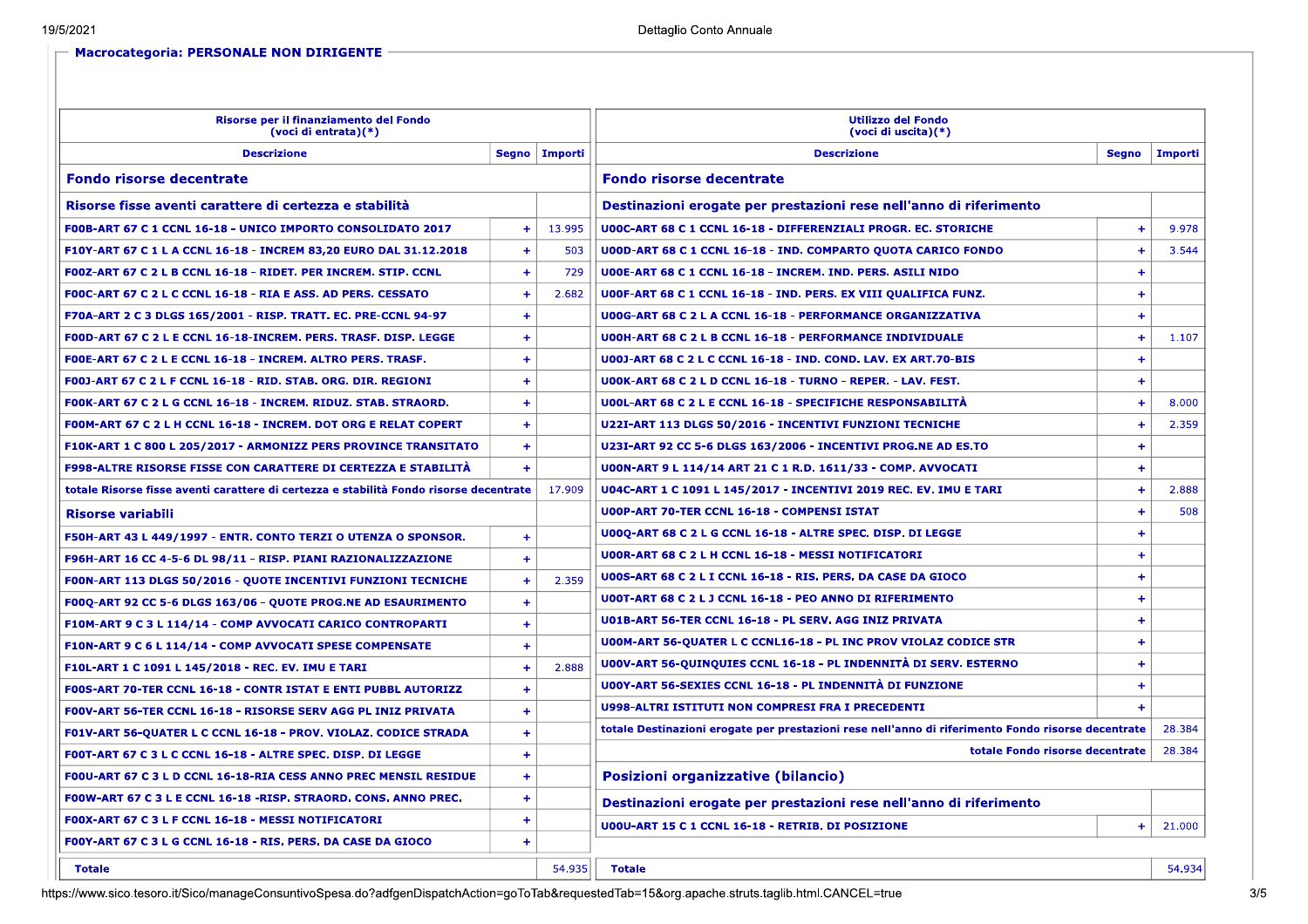| Risorse per il finanziamento del Fondo<br>(voci di entrata)(*)                |                      | <b>Utilizzo del Fondo</b><br>(voci di uscita)(*) |                                                                                           |              |            |
|-------------------------------------------------------------------------------|----------------------|--------------------------------------------------|-------------------------------------------------------------------------------------------|--------------|------------|
| <b>Descrizione</b>                                                            | Segno                | Importi                                          | <b>Descrizione</b>                                                                        | <b>Segno</b> | Importi    |
| F01J-ART 67 C 3 L H CCNL 16-18 - INTEGRAZIONE 1,2% M.S. 1997                  | $\ddot{}$            | 2.580                                            | <b>U00W-ART 15 C 1 CCNL 16-18 - RETRIB. DI RISULTATO</b>                                  | ÷            | 5.550      |
| F01K-ART 67 C 3 L I CCNL 16-18-RIS. OBIETT. ENTE ANCHE MANTEN.                | $\ddot{\textbf{t}}$  | 3.800                                            | U00X-ART 15 C 6 CCNL 16-18 - RETRIB. DI RISULTATO INC. INTERIM                            | $+$          |            |
| F01L-ART 23 CC 4, 6 DLGS 75/2017 - RIS. SPERIMENTAZIONE                       | $\ddot{\phantom{1}}$ |                                                  | totale Destinazioni erogate per prestazioni rese nell'anno di riferimento P.O. (bilancio) |              | 26.550     |
| F01M-ART 67 C 3 L K CCNL 16-18-INTEGR. PERS. TRASF. CORSO D'ANNO              | $\ddot{}$            |                                                  | totale P.O. (bilancio)                                                                    |              | 26.550     |
| F01N-ART 68 C 1 CCNL 16-18-RIS FISSE NON UTILIZZATE FONDI PREC.               | $\ddot{\textbf{+}}$  |                                                  | <b>Totale</b>                                                                             |              | 54.934     |
| <b>F995-ALTRE RISORSE VARIABILI</b>                                           | $\ddot{}$            | 509                                              |                                                                                           |              |            |
| totale Risorse variabili Fondo risorse decentrate                             |                      | 12.136                                           |                                                                                           |              |            |
| <b>Decurtazioni</b>                                                           |                      |                                                  |                                                                                           |              |            |
| F01Q-ART 67 C 2 L E CCNL 16-18 -DEC. PERS. TRASF. DISP. LEGGE                 |                      |                                                  |                                                                                           |              |            |
| F01R-ART 67 C 2 L E CCNL 16-18 -DEC. ALTRO PERS. TRASF.                       |                      |                                                  |                                                                                           |              |            |
| F03Q-ART 7 C 4 L U CCNL 16-18 - DEC. RISORSE DESTINATE P.O.                   |                      |                                                  |                                                                                           |              |            |
| F27I-ART 1 C 456 L 147/2013 - DECURTAZIONE PERMANENTE                         |                      | 1.660                                            |                                                                                           |              |            |
| F00P-ART 23 C 2 DLGS 75/2017 - DEC. FONDO RISPETTO LIMITE 2016                |                      |                                                  |                                                                                           |              |            |
| F01S-ART 40 C 3-Q DLGS 165/2001 - DEC. ANNO PER PIANI DI RECUP.               |                      |                                                  |                                                                                           |              |            |
| F01T-ART 4 DL 16/2014 - DEC. ANNO PER PIANI DI RECUP.                         |                      |                                                  |                                                                                           |              |            |
| <b>F01P-ALTRE DECURTAZIONI</b>                                                |                      |                                                  |                                                                                           |              |            |
| totale Decurtazioni Fondo risorse decentrate                                  |                      | $-1.660$                                         |                                                                                           |              |            |
| totale Fondo risorse decentrate                                               |                      | 28.385                                           |                                                                                           |              |            |
| Posizioni organizzative (bilancio)                                            |                      |                                                  |                                                                                           |              |            |
| Risorse fisse aventi carattere di certezza e stabilità                        |                      |                                                  |                                                                                           |              |            |
| F01U-ARTT 15 C 4, 67 C 1 CCNL 16-18 - RIS. DEST. P.O. 2017                    | $\ddot{}$            | 26.550                                           |                                                                                           |              |            |
| F03R-ART 7 C 4 L U CCNL 16-18 - INCREM. RISORSE DESTINATE P.O.                | $\ddot{}$            |                                                  |                                                                                           |              |            |
| F998-ALTRE RISORSE FISSE CON CARATTERE DI CERTEZZA E STABILITÀ                | $\ddot{}$            |                                                  |                                                                                           |              |            |
| totale Risorse fisse aventi carattere di certezza e stabilità P.O. (bilancio) |                      | 26.550                                           |                                                                                           |              |            |
| <b>Decurtazioni</b>                                                           |                      |                                                  |                                                                                           |              |            |
| F01W-ART 15 C 7 CCNL 16-18 - RIDUZIONE RISORSE DESTINATE P.O.                 |                      |                                                  |                                                                                           |              |            |
| <b>F01P-ALTRE DECURTAZIONI</b>                                                |                      |                                                  |                                                                                           |              |            |
| totale Decurtazioni P.O. (bilancio)                                           |                      | $\mathbf{0}$                                     |                                                                                           |              |            |
| totale P.O. (bilancio) $\vert$ 26.550                                         |                      |                                                  |                                                                                           |              |            |
| 54.935<br><b>Totale</b>                                                       |                      |                                                  |                                                                                           |              |            |
|                                                                               |                      |                                                  |                                                                                           |              | Ritorna su |
|                                                                               |                      |                                                  |                                                                                           |              |            |
| Aggiorna T15/SICI<br>T15/SICI consuntivate $\Box$                             |                      |                                                  | Conferma                                                                                  |              |            |
|                                                                               |                      |                                                  |                                                                                           |              |            |